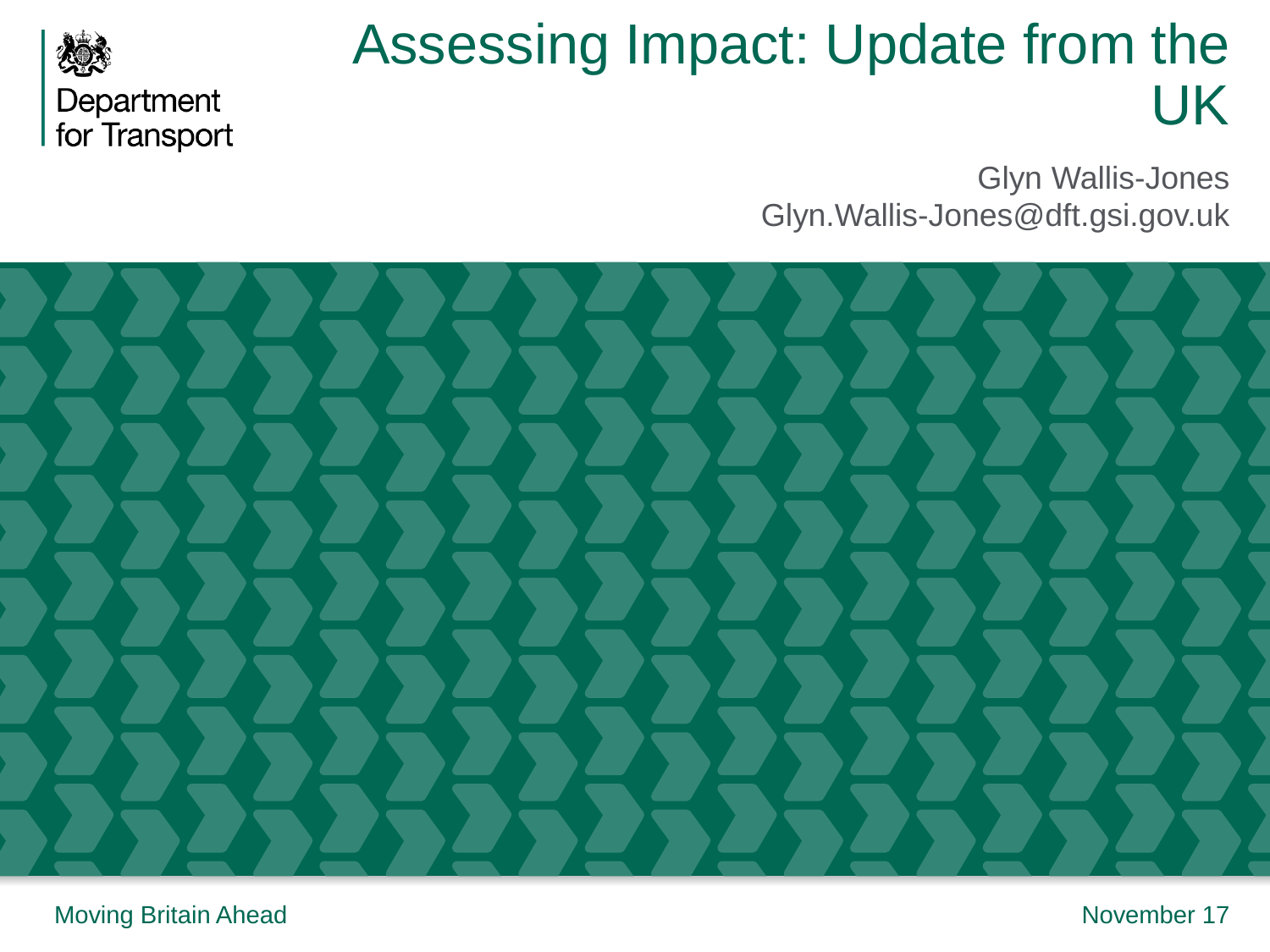Department for Transport

# **Overview**

- Drug driving problem
- Legislation
- Publicity campaign
- Impact
- Key findings and issues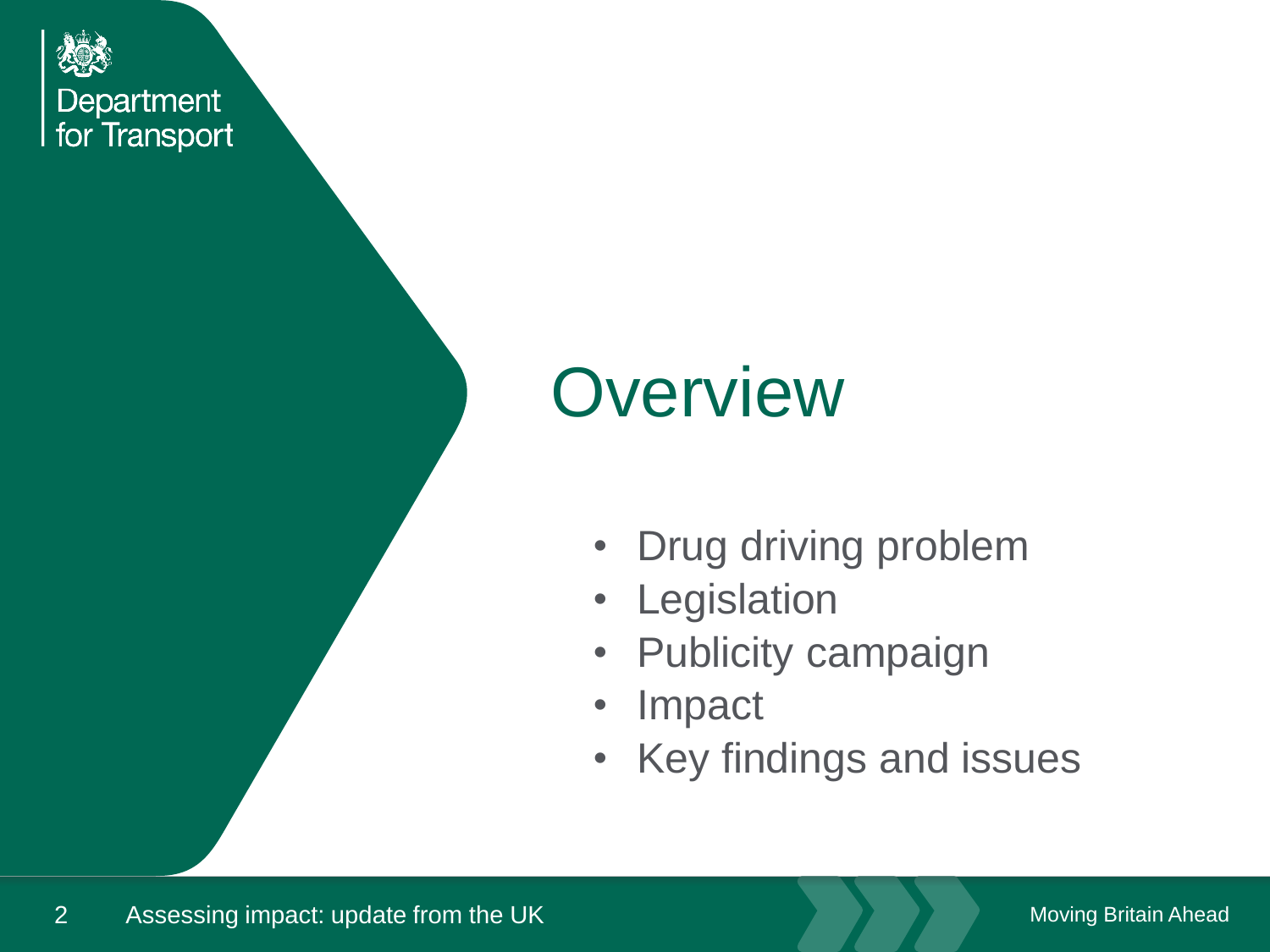

## Drug Driving Problem

Traffic volumes and collisions where drug driving cited as contributory factor 2006-2015 for England and Wales

|      |                                                           | Collisions with drug driving as a CF |                         |                               |  |
|------|-----------------------------------------------------------|--------------------------------------|-------------------------|-------------------------------|--|
| Year | <b>Billions of</b><br>vehicles<br>miles (all<br>vehicles) | Number of<br>collisions              | Number of<br>fatalities | Number of<br>serious injuries |  |
| 2006 | 284.1                                                     | 582                                  | 57                      | 236                           |  |
| 2007 | 286.5                                                     | 633                                  | 66                      | 232                           |  |
| 2008 | 283.6                                                     | 638                                  | 53                      | 257                           |  |
| 2009 | 280.8                                                     | 585                                  | 47                      | 233                           |  |
| 2010 | 276.4                                                     | 526                                  | 39                      | 199                           |  |
| 2011 | 277                                                       | 588                                  | 49                      | 216                           |  |
| 2012 | 275.7                                                     | 564                                  | 29                      | 222                           |  |
| 2013 | 276.7                                                     | 554                                  | 32                      | 225                           |  |
| 2014 | 283.4                                                     | 643                                  | 51                      | 249                           |  |
| 2015 | 288.7                                                     | 818                                  | 60                      | 326                           |  |

Source: Source: Table TRA0106 from https://www.gov.uk/government/statistical-data-sets/ tra01-traffic-by-road-class-and-region-miles and similar tables for previous years, STATS19, Risk Solutions

- ▶ Drug driving figures likely under-reported
- Males are overrepresented in drug driving collisions and self-reported drug driving
- **Illicit drug use more** common among 16-34 year olds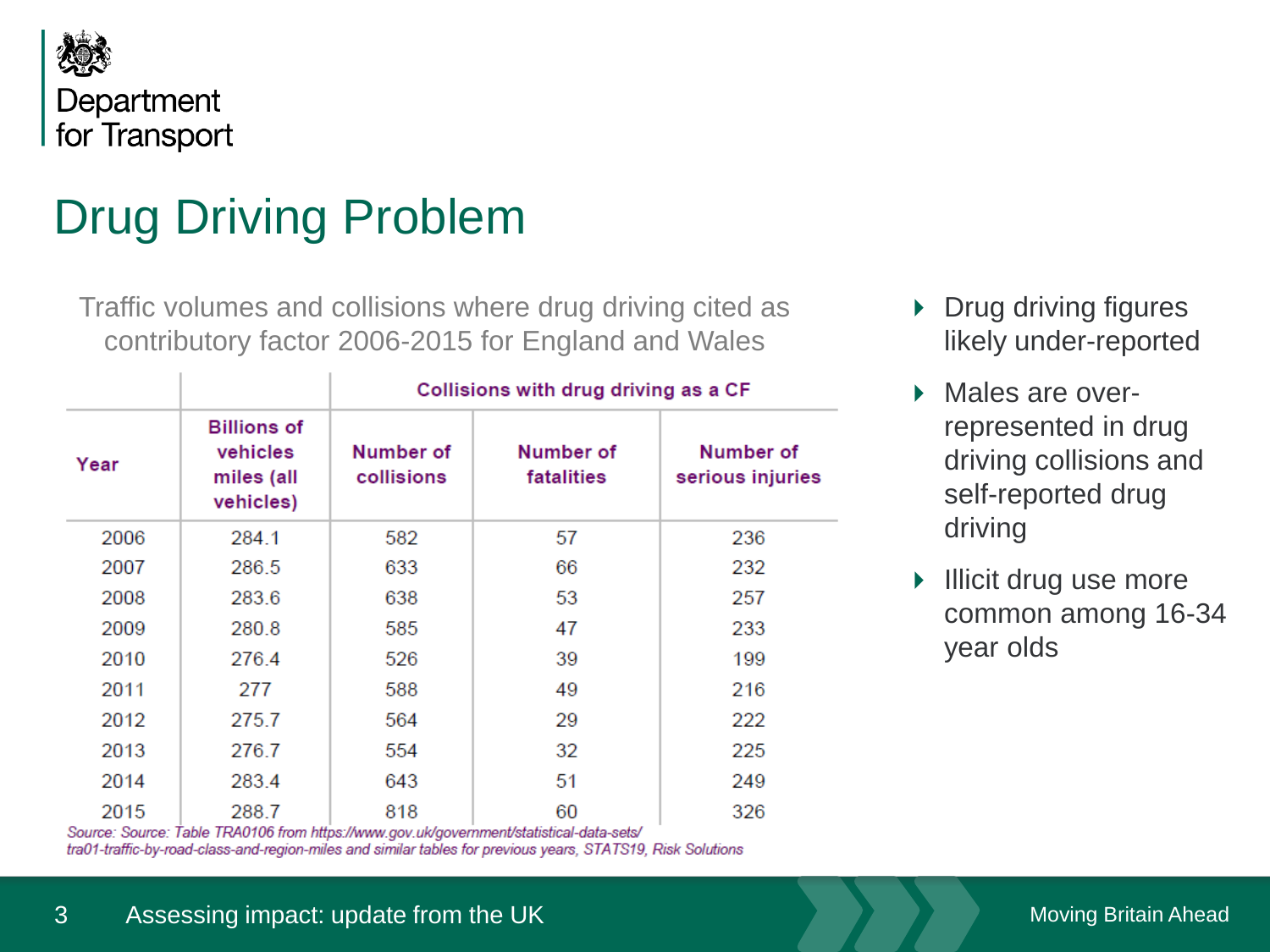

## Drug Driving Problem



Source: ONS Crime Survey for England and Wales, published by DfT September 2016 (n=15,500)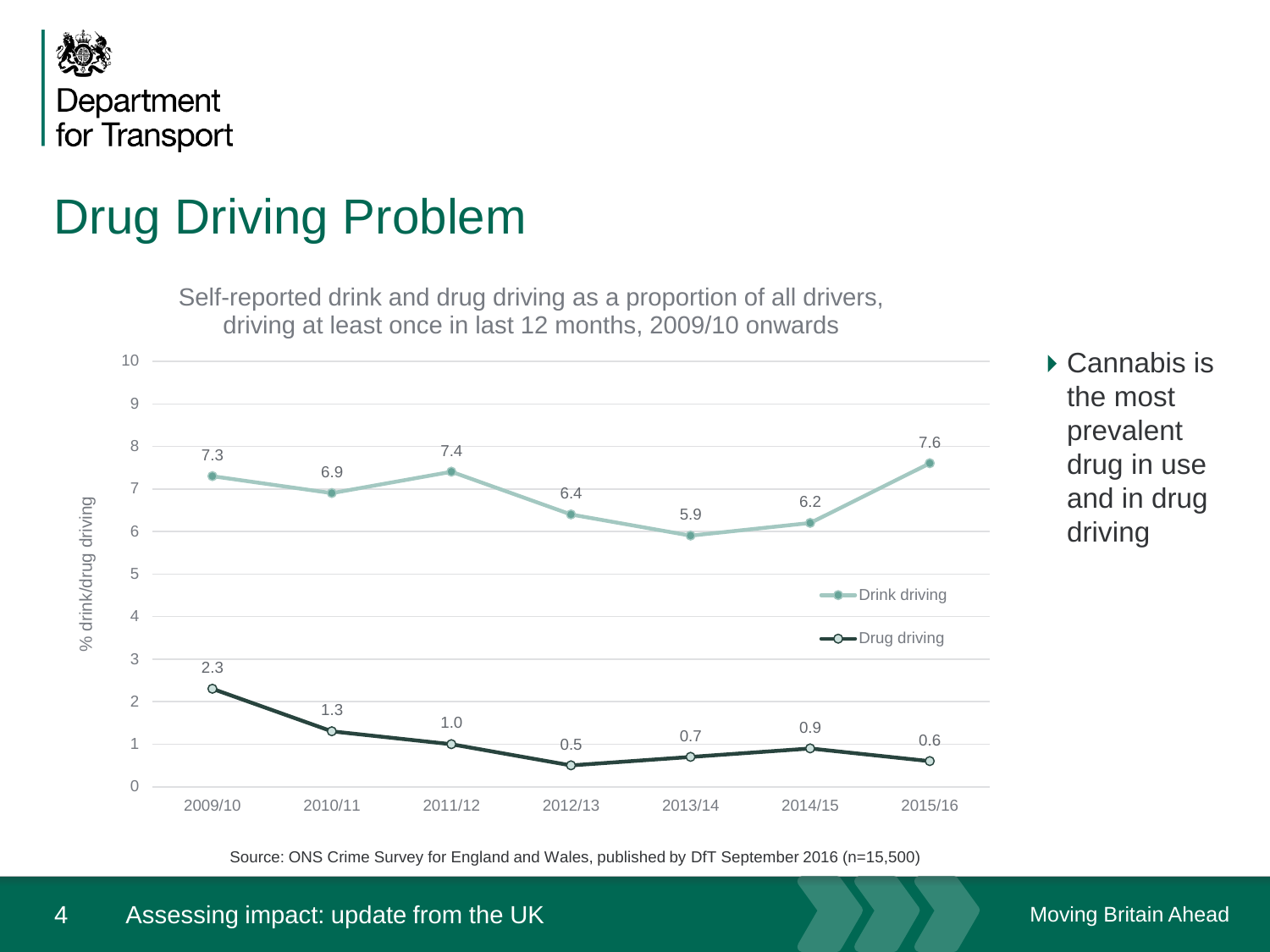

## Drug Driving Legislation and Penalties

### **Road Traffic Act 1988 (RTA)**

| <b>RTA Section 4</b>                                                          | <b>RTA Section 5A</b><br>(introduced 2015)                                                                                            | <b>Penalties</b>                                                                                                                                                    |
|-------------------------------------------------------------------------------|---------------------------------------------------------------------------------------------------------------------------------------|---------------------------------------------------------------------------------------------------------------------------------------------------------------------|
| Driving, or being in<br>charge, when under<br>influence of drink or<br>drugs. | Driving or being in<br>charge of a motor<br>vehicle with<br>concentration of<br>specified controlled<br>drug above specified<br>limit | • Minimum 1 year<br>driving ban<br>• An unlimited fine<br>• Up to 6 months in<br>prison<br>• A criminal record<br>• Driver's licence<br>record held for 11<br>years |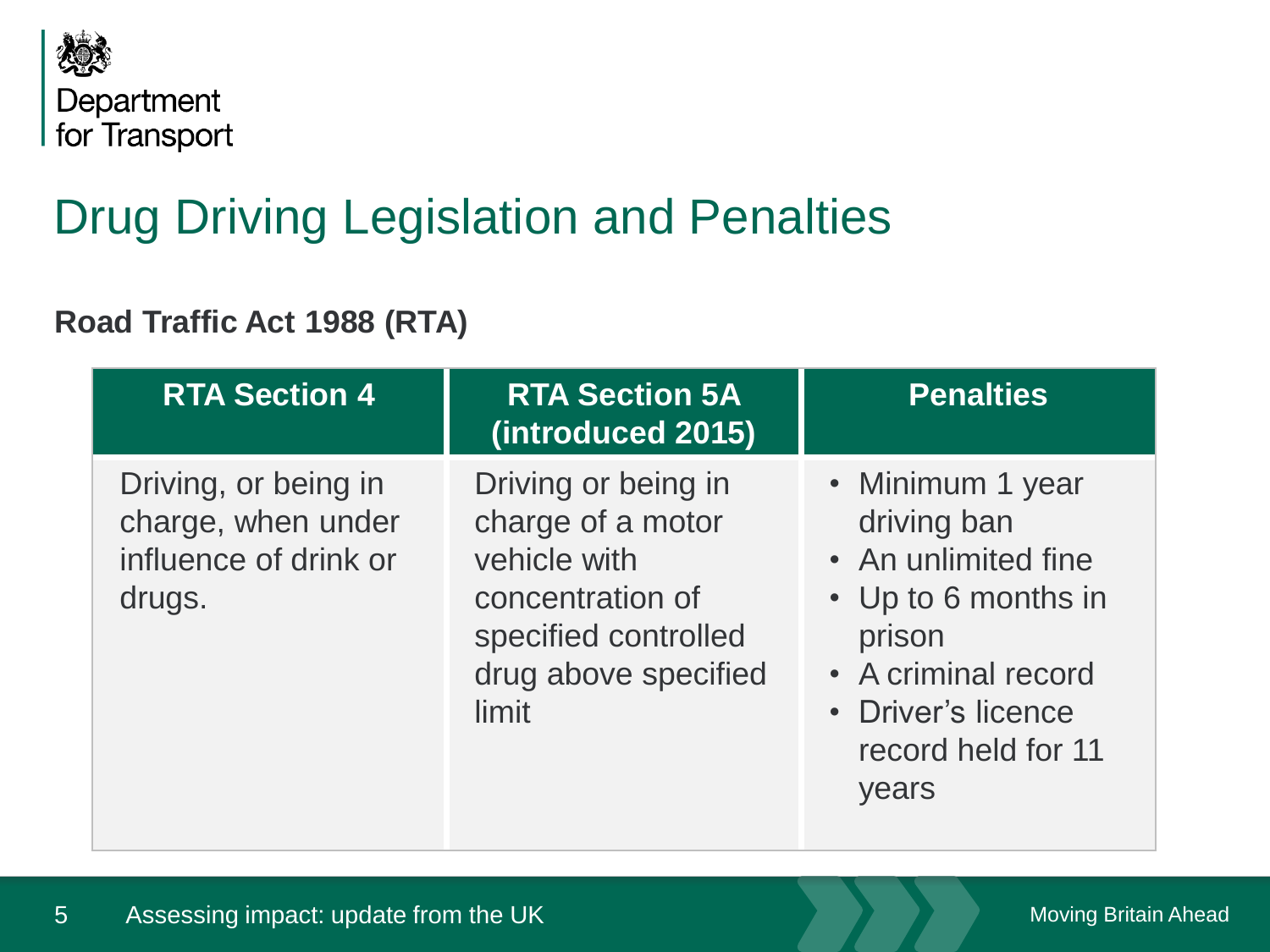

### Specified Drugs and Limits Threshold limit in micrograms per litre of blood (µg/L)

| <b>Illegal drugs</b>                        | <b>Medical drugs</b> |                 |              |  |  |
|---------------------------------------------|----------------------|-----------------|--------------|--|--|
| Benzoylecogonine                            | 50µg/L               | Clonazepam      | 50µg/L       |  |  |
| Cocaine                                     | 10µg/L               | <b>Diazepam</b> | 550µg/L      |  |  |
| Delta-9-tetrahydrocannabinol (Cannabis)     | $2\mu g/L$           | Flunitrazepam   | 300µg/L      |  |  |
| Ketamine                                    | $20\mu g/L$          | Lorazepam       | $100\mu g/L$ |  |  |
| Lysergic acid diethylamide (LSD)            | $1\mu g/L$           | Methadone       | $500\mu g/L$ |  |  |
| Methylamphetamine                           | 10µg/L               | <b>Morphine</b> | 80µg/L       |  |  |
| Methylenedioxymethamphetamine (MDMA) 10µg/L |                      | Oxazepam        | 300µg/L      |  |  |
| 6-Monoacetylmorphine (Heroin)               | $5\mu g/L$           | Temazepam       | 1,000µg/L    |  |  |
| Amphetamine<br>250 <sub>µq</sub> /L         |                      |                 |              |  |  |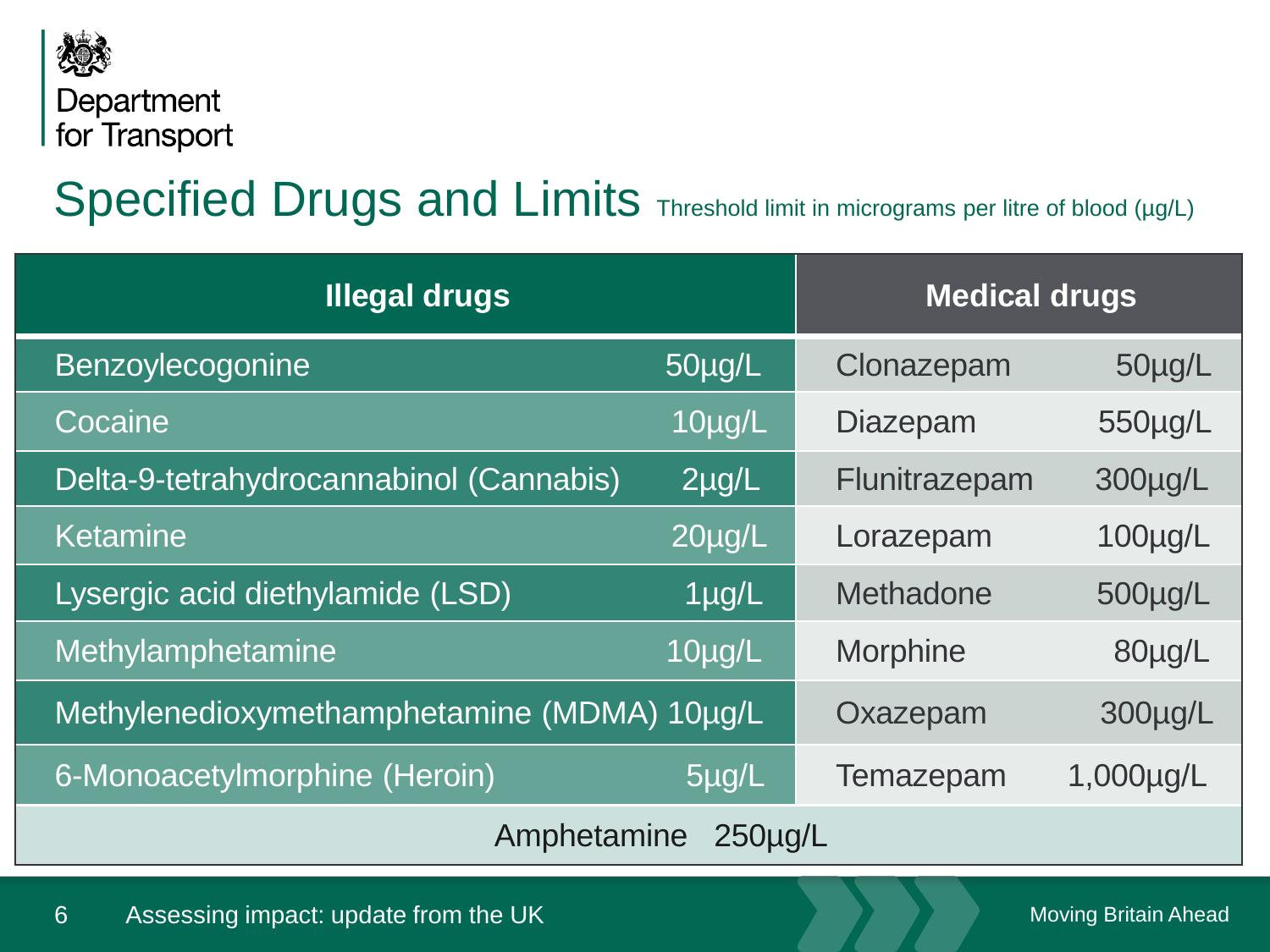

## THINK! Campaign



### **IT'S LIKE A BREATHALYSER** FOR DRUGS. NO WE HAVEN'T BEEN SMOKING SOMETHING



THE ROADSIDE SWAB IDENTIFIES DRUG DRIVERS ON THE SPOT.

IF YOU'RE **HIGH BEHIND** THE WHEEL, THIS WILL BRING YOU DOWN.



THE ROADSIDE SWAB IDENTIFIES DRUG DRIVERS ON THE SPOT.

DON'T DRUG DRIVE THING

**Certain medicines may** affect your ability to drive

It is illegal to drive if your driving is impaired by drugs, or if you have certain drugs above a specified level in your blood.

If you are taking your medicine as directed and your driving is not impaired, then you are not breaking the law.

If you're unsure whether you can drive safely while taking your prescribed medicine, you should not drive and consult your doctor or pharmacist.

www.gov.uk/drug-driving-law



7 Assessing impact: update from the UK

THING.

DON'T DRUG DRIVE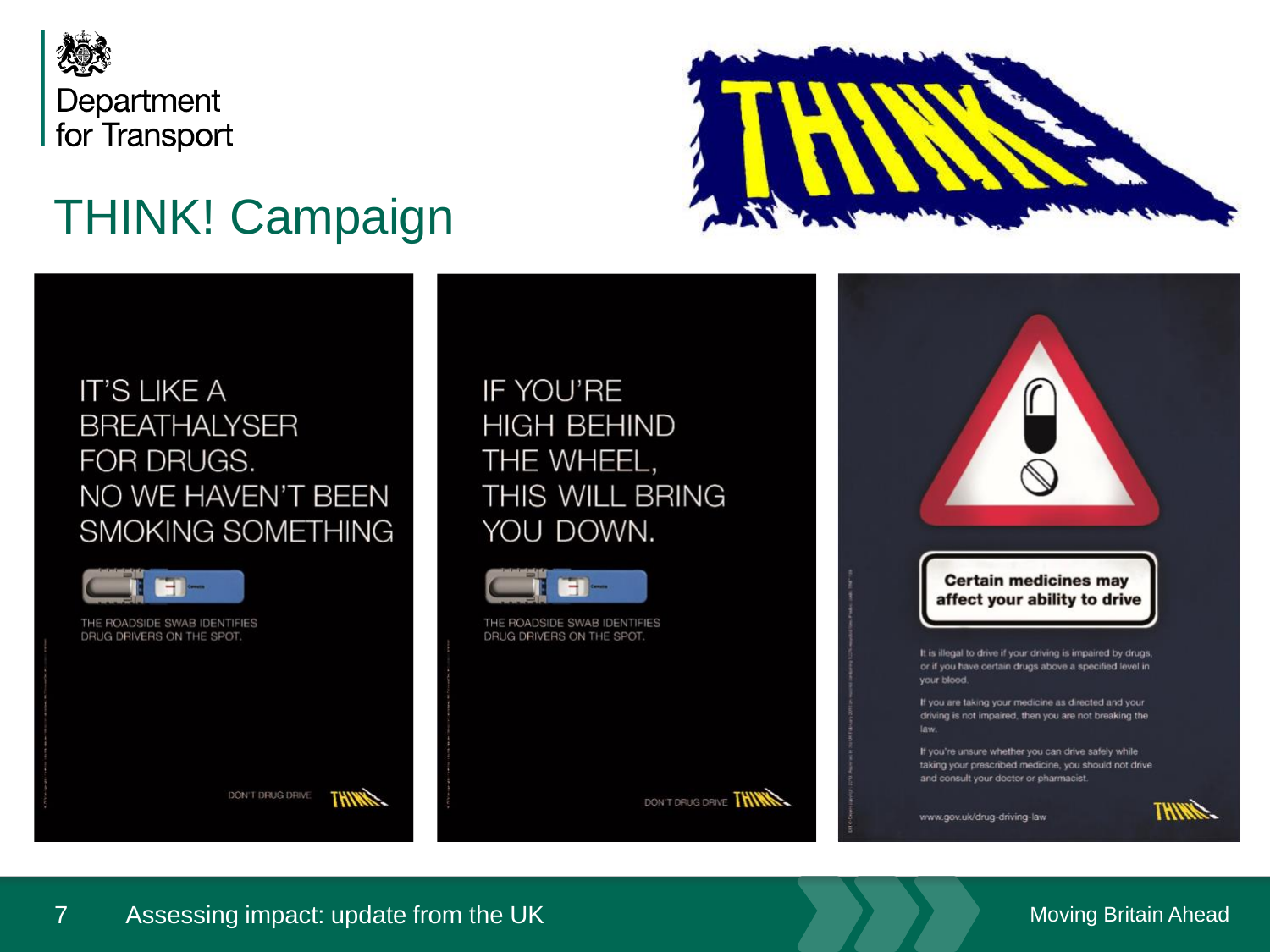Department I for Transport

## Impact

Evaluation of the first year:

- Operation and enforcement
- Public attitudes and awareness
- Convictions and behaviour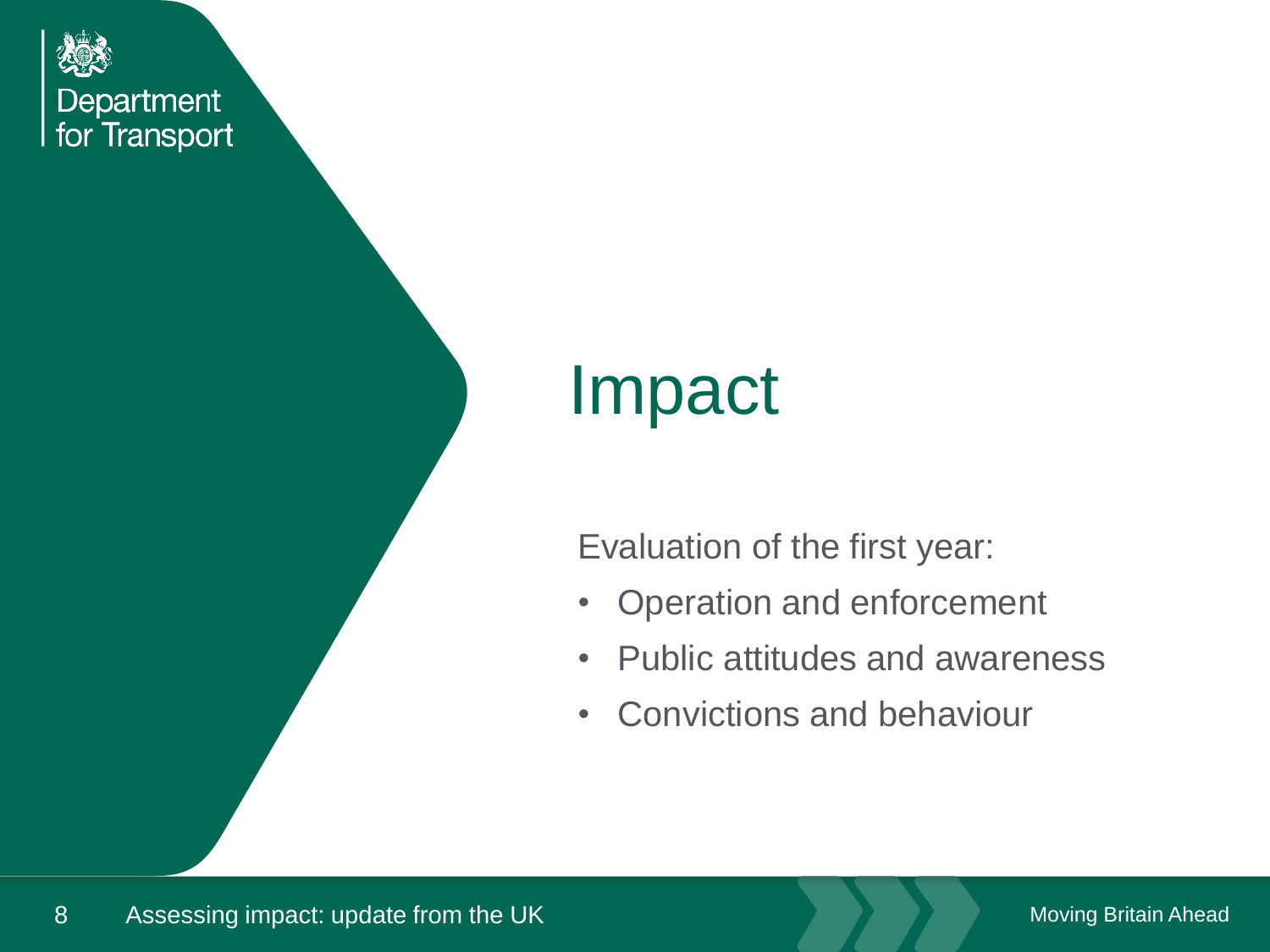

### First year findings

#### **Operation and enforcement**

- $\triangleright$  Increase in drug driving as a contributory factor in traffic collisions
- ▶ 54% of preliminary drug screening tests are positive for cannabis and/or cocaine
- Of the drivers screened: 94% male and 64% aged between 16-29 years
- ▶ For blood samples taken where the preliminary saliva test was positive for cannabis, 32% of blood tests were at or below the specified limit
- ▶ In approximately 1 in 8 cases, blood could not be taken following a positive saliva test

### **Public attitudes and awareness**

- ▶ 67% of people believe that drug drivers are unlikely to be caught
- ▶ 48% of drivers and 32% of nondrivers aware of the section 5A drug driving offence

### **Convictions and behaviour**

- ▶ Conviction rates for Section 5A offences were 98% in 2015; similar to drink driving
- ▶ Reduction in self-reported drug driving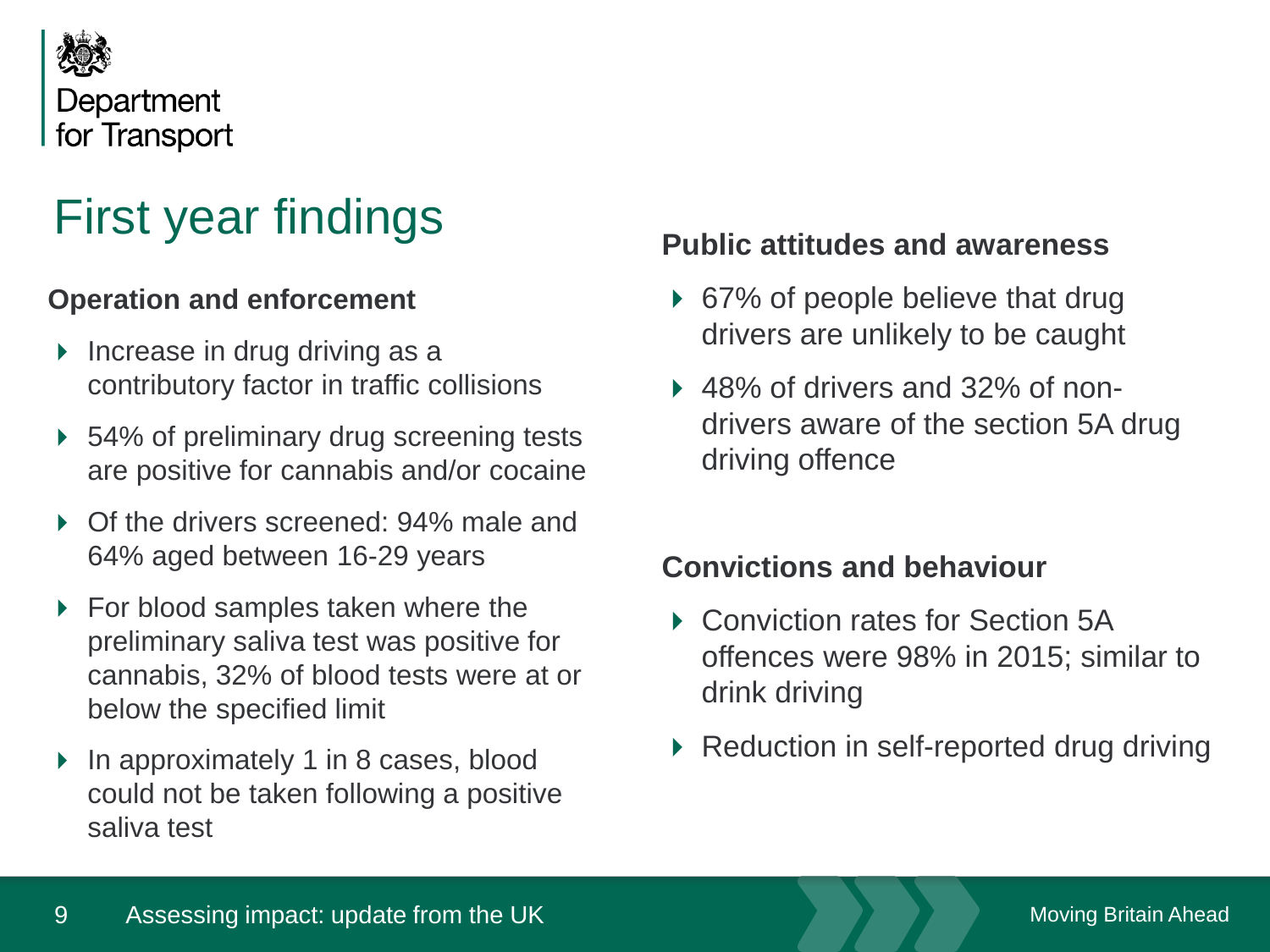

## Campaign insights

continue to outperform emotional concerns

Practical and emotional fears of drug driving repercussions

| $\frac{0}{0}$                                              |                 | Change vs. 2015 |
|------------------------------------------------------------|-----------------|-----------------|
| Getting a criminal record                                  | 53              | $+2$            |
| Being given up to 6 months imprisonment                    | 49              | $+3$            |
| It would be harder to get a job or keep a job              | 45 <sup>†</sup> | $+6$            |
| Being given a 12 month driving ban                         | 44†             | $+7$            |
| My family/partner would be disappointed                    | 41              | $+3$            |
| My insurance cost would increase                           | 38              | $+4$            |
| My drug driving conviction would be recorded on my driving | 34              | $+5$            |
| I would be ashamed of having a drug drive conviction       | 33              | $+5$            |
| I would be ashamed that people would find out I had driven | 31              | N/A             |
| Being given an unlimited fine                              | 30 <sup>°</sup> | N/A             |
| I may have trouble getting a visa for some countries       | 28 <sup>†</sup> | $+6$            |
| I would be ashamed that people would find out I had taken  | 28              | $+2$            |
| My lifestyle would change dramatically                     | 26 <sup>°</sup> | $+2$            |
| I would have to sell my car                                | 16              | $+1$            |
|                                                            |                 |                 |

- ▶ Overall, young male drivers are less willing to drug drive after the campaign
- ▶ Significant increases in people believing that, once stopped, drug drivers will be spotted and convicted
- ▶ The roadside swab was perceived as a deterrent

**Q11a.** Imagine you were to be caught driving after taking recreational drugs, which of the following would you be most likely to worry about

happening? **Base:** All males 17-29 Post (2015: 499; 2016: 750) **†**denotes significant difference 2015 post to 2016 post

**Source**: *Think!* TNS BMRB 2016

35

10 Assessing impact: update from the UK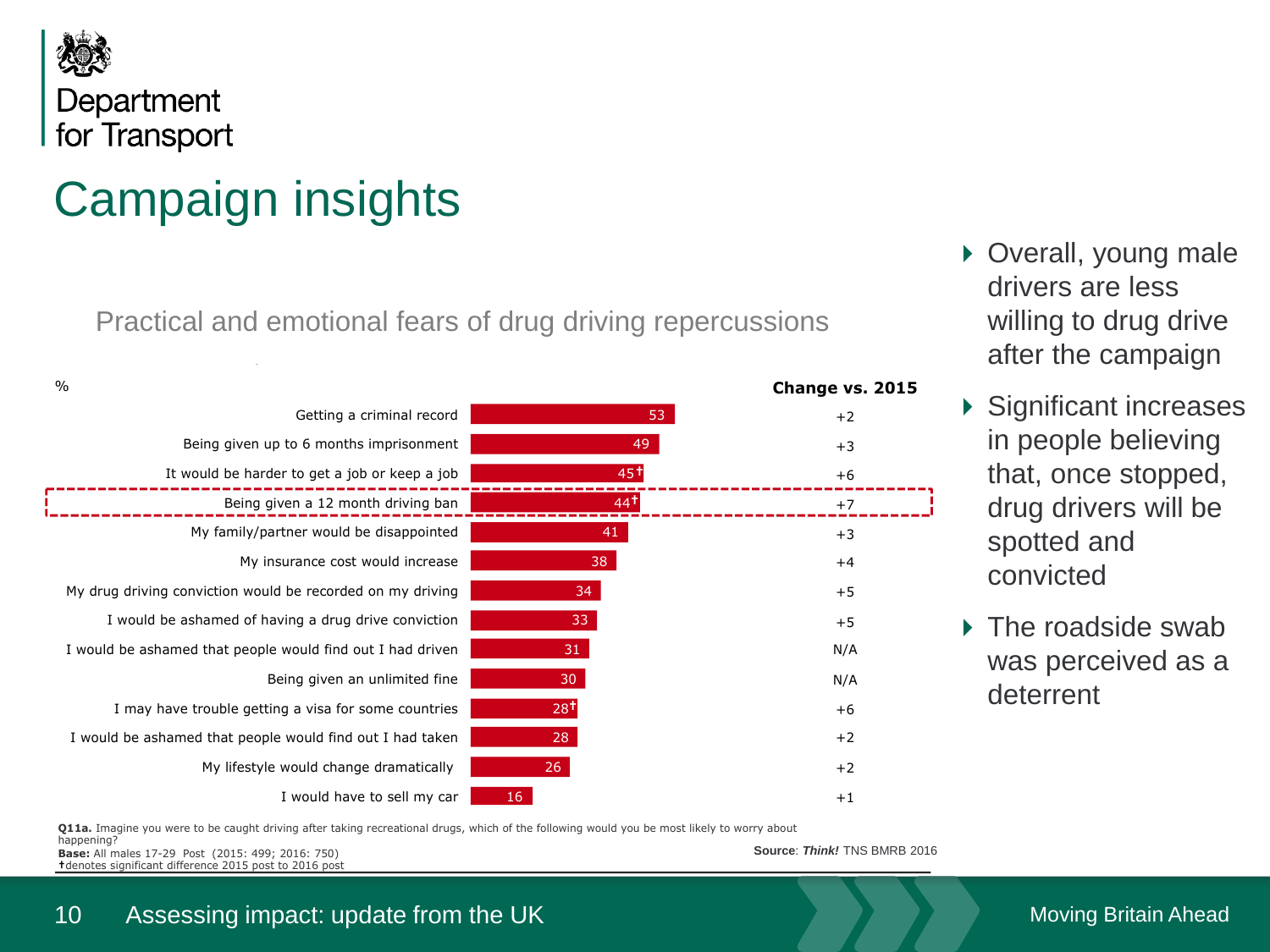

# Key Findings and **Issues**



- **Monitor trends**
- Reduce time between screening test and evidential sample
- Investigate alternative evidential methods
- Improve public awareness and perceptions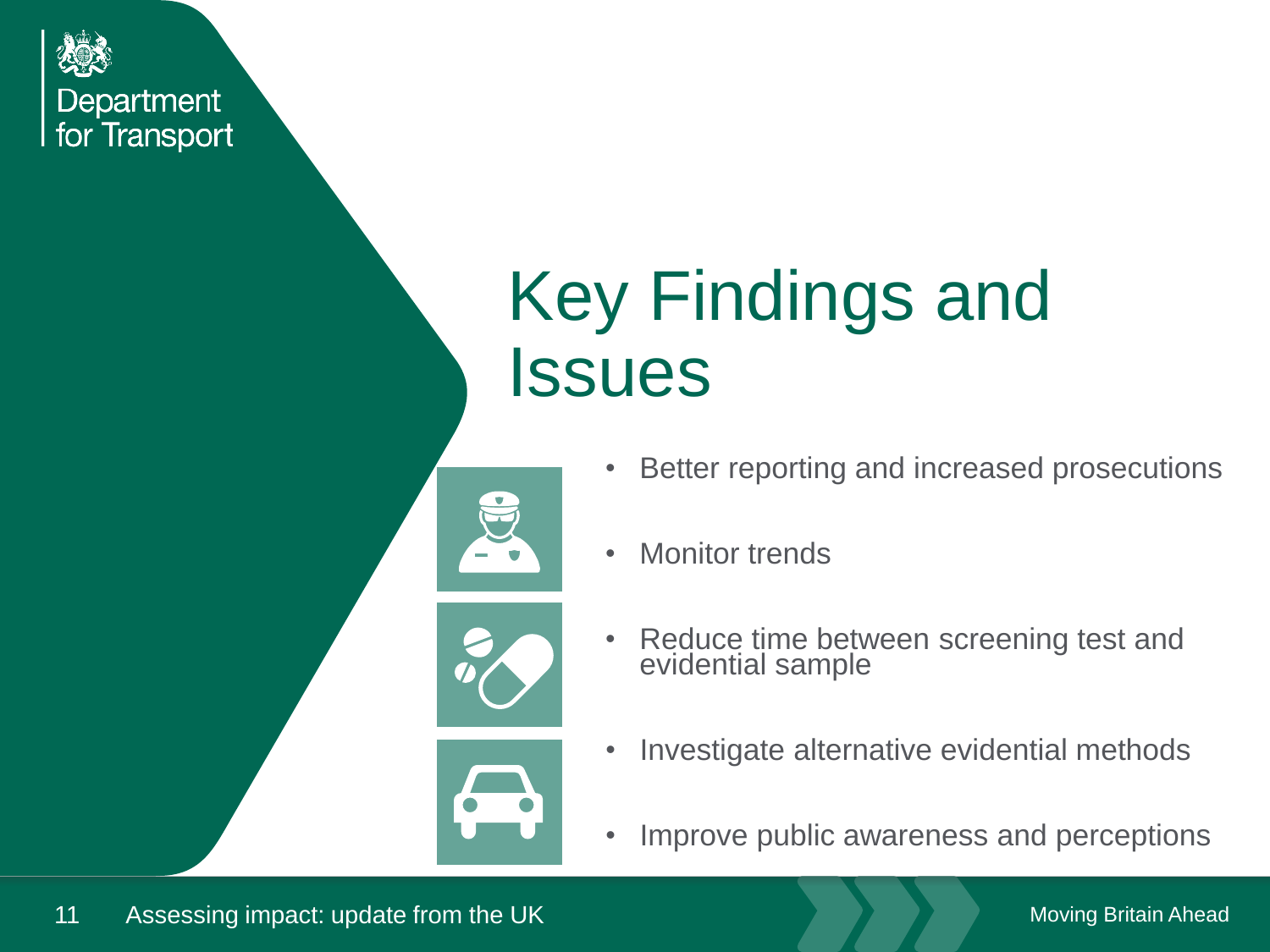**Department** I for Transport



Service information Date 15<sup>th</sup> NOVEMBER 2017 **Time** "QUOTE OF THE DAY"

\* THOSE WHO SAY IT CAN NOT BE DONE, SHOULD NOT INTERRUPT THOSE DOING IT"\*

CHINESE PROJERB

♨

HAVE A WONDERFUL DAY